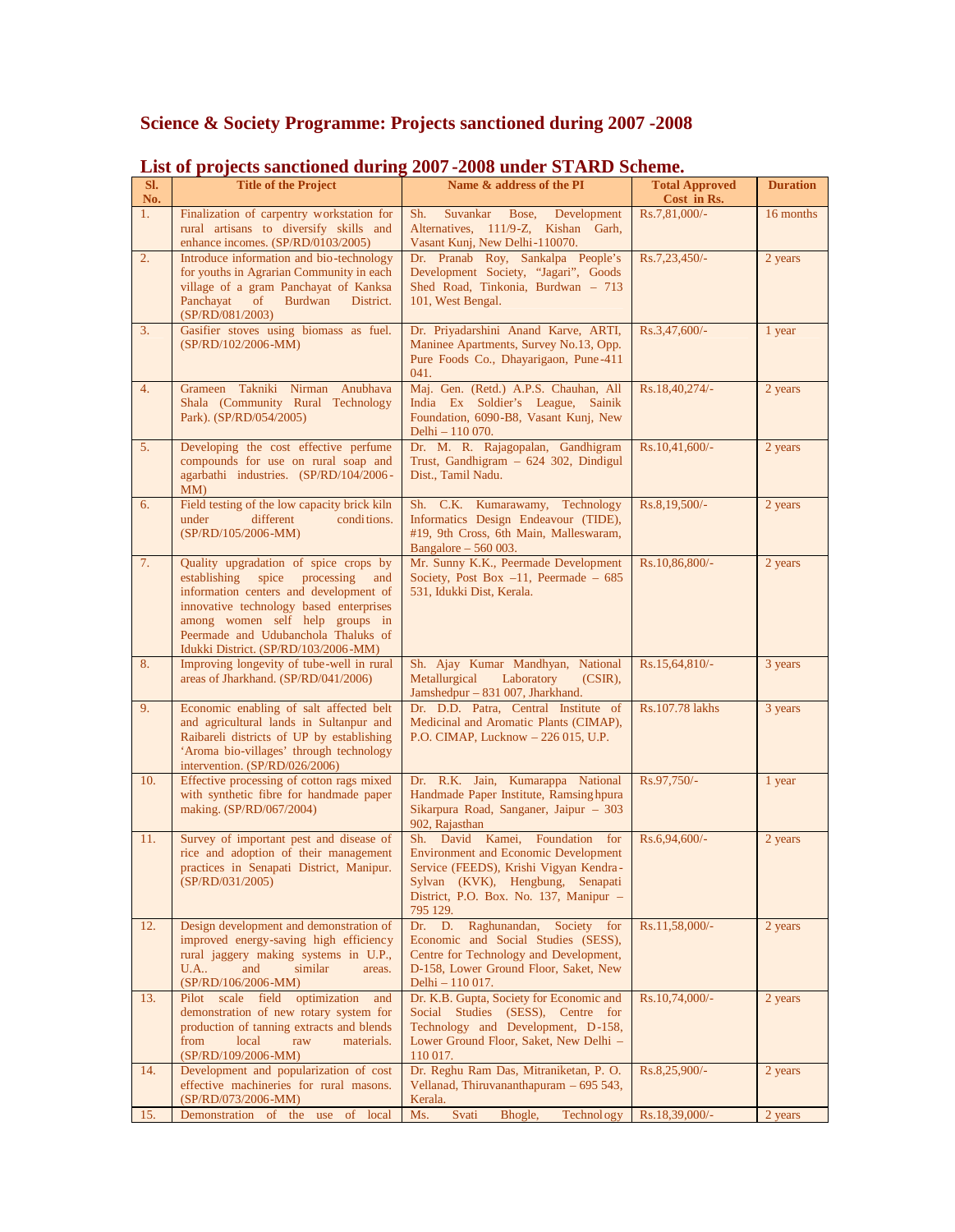|                   | resources to meet the thermal and<br>electrical energy needs of Shivapur an<br>unelectrified village in Karnataka.<br>(SP/RD/088/2005-RE)                                            | Informatics Design Endeavour (TIDE),<br>#19, 9th Cross, 6th main, Malleswaram,<br>Bangalore $-560003$ .                                                                                                      |                |                      |
|-------------------|--------------------------------------------------------------------------------------------------------------------------------------------------------------------------------------|--------------------------------------------------------------------------------------------------------------------------------------------------------------------------------------------------------------|----------------|----------------------|
| 16.               | Popularization of solar energy use in<br>thermal and lightening requirements or<br>rural households in Himachal Pradesh.<br>$(SP/RD/0110/2005-RE)$                                   | Dr. Lal Singh, Himalayan Research<br>Group (HRG), Umesh Bhawan, Chotta<br>Shimla, Shimla - 171 002, Himachal<br>Pradesh.                                                                                     | Rs.15,18,600/- | $2\frac{1}{2}$ years |
| 17.               | Finalization of a semi-mechanized process<br>for enhancing quality and productivity in<br>brick making. (SP/RD/101/2006-MM)                                                          | Sh.<br>Suankar<br>Development<br>Bose,<br>Alternatives, 111/9-Z, Kishan Garh,<br>Vasant Kunj, New Delhi-110070.                                                                                              | Rs.6,58,000/-  | 1 year               |
| 18.               | Linking rural energy<br>and<br>nature<br>conservation in a Tribal village in<br>Arunachal Pradesh. (SP/RD/024/2006-<br>RE)                                                           | Dr. Aparajita Dutta, Nature Conservation<br>Foundation, 3076/5, 4th Cross, Gokulam<br>Park, Mysore 570 002, Karnataka.                                                                                       | Rs.14,92,259/- | $2\frac{1}{2}$ years |
| 19.               | Bioconversion of water hyacinth for<br>sustainable livelihood. (SP/RD/084/2006)                                                                                                      | Dr. P. Natarajan, Rajiv Gandhi Chair in<br>Studies,<br>Contemporary<br>School<br>of<br>Environmental Studies, Cochin University<br>of Science & Technology, Thrikkakara<br>Campus, Cochin - 682 022, Kerala. | Rs.4,53,220/-  | $1\frac{1}{2}$ year  |
| 20.               | Development of<br>safe<br>chaff<br>cutter.<br>(SP/RD/052/2006)                                                                                                                       | Dr. Adarsh Kumar, Department of<br>Agricultural<br>Engineering,<br>Indian<br>Agricultural Research Institute, Pusa,<br>New Delhi - 110 012.                                                                  | Rs.8,90,700/-  | $2\frac{1}{2}$ years |
| 21.               | Integration of local bio-resources and<br>other eco-friendly methods for the<br>management of post harvest diseases of<br>apple. (SP/RD/042/2006-TIME)                               | Dr. R.L. Sharma<br>Department of Mycology and Plant<br>Pathology, Dr. Y.S. Parmer University of<br>Horticulture and Forestry, Nauni-Solan,<br><b>Himachal Pradesh</b>                                        | Rs.7,60,100/-  | 3 years              |
| 22.               | Evaluation of water use efficiency for<br>maximization of pea and tomato<br>productivity in North-west Himalayan<br>region. (SP/RD/094/2006-TIME)                                    | Dr. J.C. Sharma, Department of Soil<br>Science and Water Management, Dr. Y.S.<br>Parmar University of Horticulture and<br>Forestry, Nauni-Solan, Himachal Pradesh.                                           | Rs.10,36,250/- | 3 years              |
| 23.               | Co-ordination of CP Energy, and project<br>on providing renewable energy based<br>services in upper Killing village in<br>Kamrup<br>District<br>Assam.<br>of<br>(SP/RD/0113/2005-RE) | Dr. S.P. Gon Chaudhuri, NB. Institute for<br>Rural Technology, Agartala, Tripura.                                                                                                                            | Rs.27,10,000/- | $2\frac{1}{2}$ years |
| 24.               | Application of renewable energy for<br>improvement of living condition of Merak<br>village. (SP/RD/095/2005-RE)                                                                      | Sh. Sonam Jrogyes, Ladakh Ecological<br>Development Group, Karzoo, Ladakh,<br>$Leh - 194101.$                                                                                                                | Rs.19,64,285/- | 2 years              |
| 25.               | Sustainable community development for<br>remote villages - A socio-technical<br>approach through use of renewable and<br>non-conventional<br>energy.<br>(SP/RD/0101/2005-RE)         | Sh. Satyapriya Ghosh, Forum of<br>Scientists, Engineers and Technologists<br>(FOSET), 15N Nelli Sengupta Sarani<br>(Lindsay Street), New CMC Building,<br>Kolkata - 700 087, West Bengal.                    | Rs.19,13,000/- | 2 years              |
| 26.               | Composite renewable energy enterprise<br>for<br>isolated<br>forest<br>areas.<br>(SP/RD/0111/2005-RE)                                                                                 | Sri A. Maheshjee, Society for Rural<br>Industrialization, Bariatu, Ranchi - 834<br>009.                                                                                                                      | Rs.20,55,424/- | $2\frac{1}{2}$ years |
| 27.               | Production,<br>algalization<br>and<br>demonstration<br>project<br>on<br>cyanobacteria/Azolla<br>bio-fertilizer<br>package for rice cultivation in Manipur.<br>(SP/RD/070/2005)       | Dr.<br>O.N.<br>Tiwari,<br>The<br>Multilevel<br>Development Organization (MULDO),<br>Naoremthong, Khumanthem Leikai, Near<br>S.A.I. Road, Imphal - 795 001, Manipur                                           | Rs.11,25,805/- | 3 years              |
| 28.               | Earthquake disaster mitigation through<br>innovative income opportunities in Uri<br>Sector, J&K. (SP/RD/012/2006-TIME)                                                               | Ms. S. Vanitha, Environics Trust, 33-B,<br>Third Floor,<br>Saidullajab,<br>Mehrauli<br>Badarpur Road, New Delhi - 110 030.                                                                                   | Rs.12,31,998/- | 2 years              |
| 29.               | Motivating and organizing the farmers for<br>organic<br>vegetable<br>propagation<br>of<br>production in Mandi district of Himachal<br>Pradesh. (SP/RD/054/2004-TIME)                 | Sh. Sarv Darshi Vaidya, Sigma Society<br>for Education, Research and Training<br>(SERT), Balakrupi Bazaar, Mandi - 175<br>001, Himachal Pradesh.                                                             | Rs.8,17,000/-  | 2 years              |
| $\overline{30}$ . | Demonstration cum production<br>of<br>carbonated fruit juices and their market<br>acceptability. (SP/RD/086/2005-TIME)                                                               | Dr. J.R. Thakur, Society for Technology<br>& Development, Village-Malori, P.O.<br>Behna, Teh. Sadar, District Mandi,<br>Himachal Pradesh - 175 006                                                           | Rs5,87,700/-   | $1\frac{1}{2}$ years |
| 31.               | Development of process and equipments<br>for value addition of small millets at rural<br>level. (SP/RD/003/2007)                                                                     | Dr. R.K. Gupta, Head, HCP Division,<br>Central Institute of Post Harvest<br>Engineering & Technology (ICAR), M H<br>Bye Pass, Abohar - 152 116, Punjab                                                       | Rs.15,65,731/- | $2\frac{1}{2}$ years |